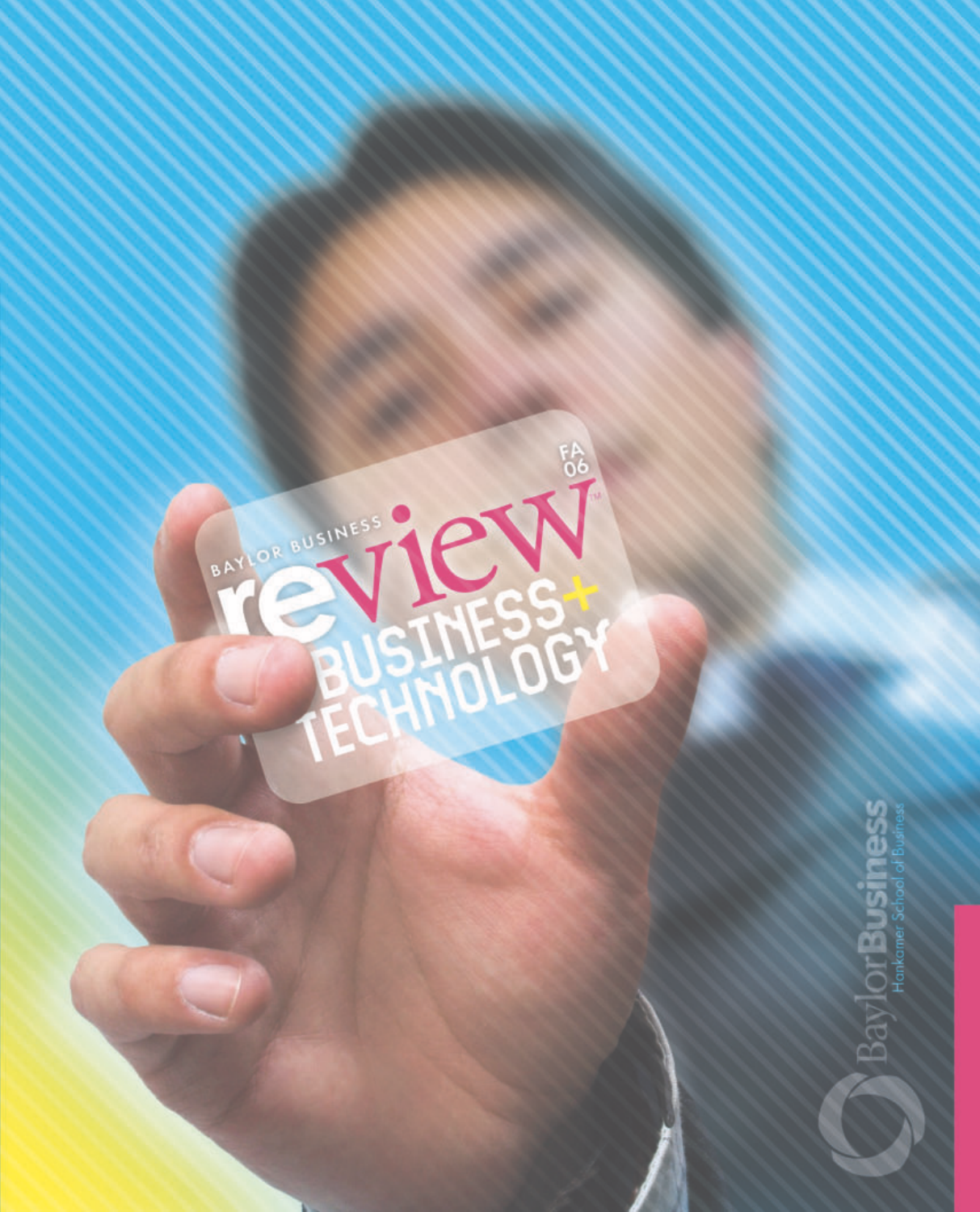## **BEA**

In the ever-evolving world of Information Technology (IT), career possibilities are no longer limited to programmers writing code, fighting viruses or encrypting personal information. All companies from restaurants and retail outlets to universities and hospitals must use technology for direct communication with their customers, clients and employees to stay competitive. The faster the word gets out, the better. This urgent need has created a whole gamut of niche IT professionals and the demand has made these opportunities quite exciting and lucrative. Baylor Business alumni J. Martin, Don Kersting and Ben Lamm are riding this new wave of highly concentrated IT. Everyday they are behind the screens of e-learning and interactive marketing.

> J. Martin, BBA 1999 in Performance Improvement Technology, is a consultant for Jamcorp Solutions, LP, a company he owns in San Antonio.

"My first class with Dr. Mo in 1998 got me hooked on the e-learning industry and a career in IT," said Martin. Like Lamm and Kersting, Martin became passionate about the field after taking classes under Dr. James Moshinkskie, "Dr. Mo" as he is known to the students. Moshinskie recently retired from his posts at the Hankamer School of Business, but remains an e-learning consultant.

"Dr. Mo taught me all I know," said Lamm, BBA 2004 in Finance with a concentration in IT, who owns Simply Interactive in Waco. "I work closely with him today on e-learning projects. We have a great, symbiotic relationship. He is a great friend, mentor and teacher."

At Jamcorp Solutions, Martin is responsible for a small contract work as a web producer with a team of business, marketing and IT professionals for USAA.com, among other clients. His team produces in-house e-learning and company Web sites.

"My first business contract gave me the opportunity to work with the Air Force. For three years, I worked with a great team of people as we designed, developed and launched an e-learning system that is used by airmen across the globe," said Martin. "Today, I enjoy working with people and finding the right technology that meets their needs. It is a thrill helping clients find solutions that work – whether it is placing learning on the web, designing custom websites, or managing IT projects for my clients," he said.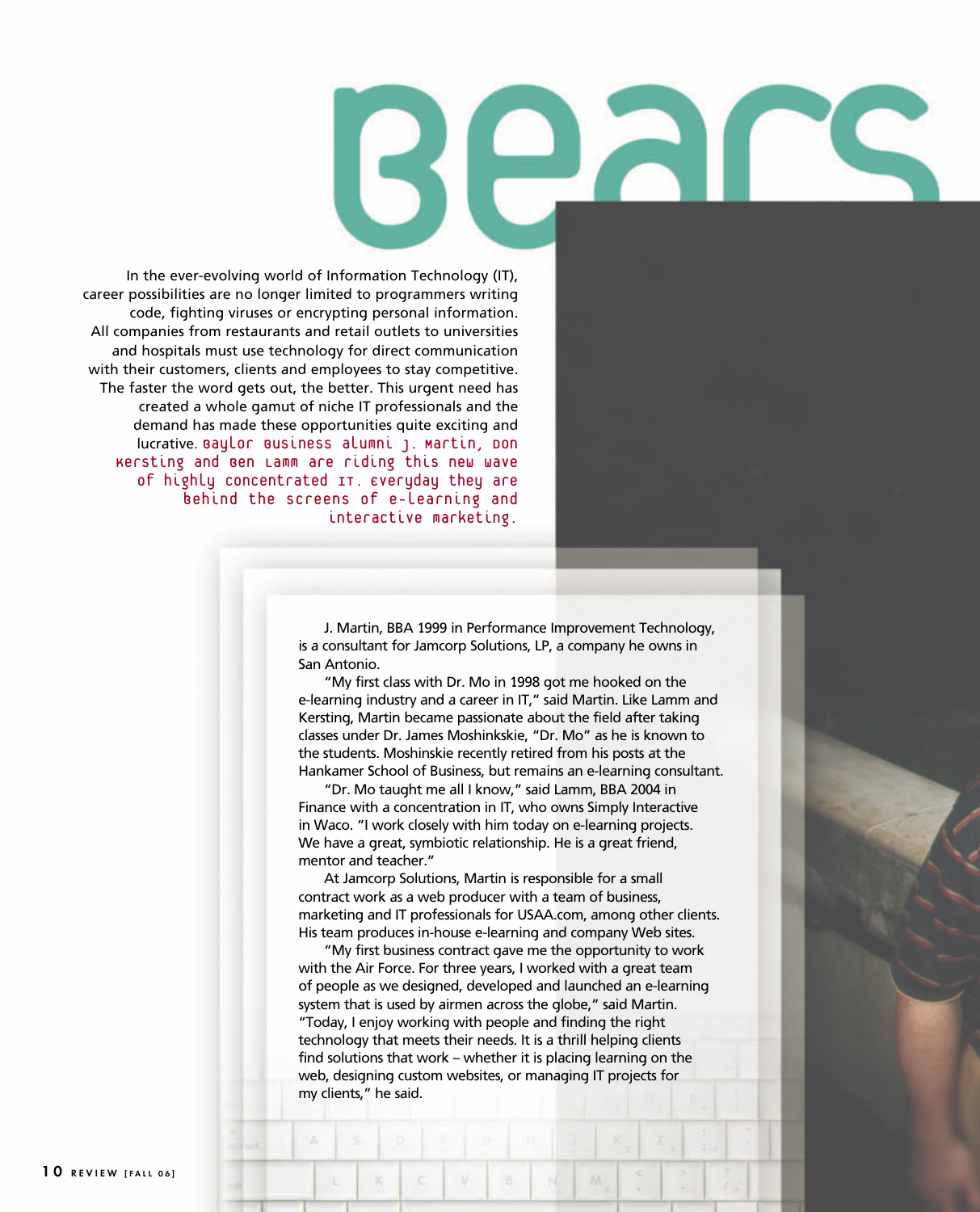## Behund

"I started four businesses in my twenties and look forward to watching them grow in my thirties and beyond,"

J. Martin BBa 1999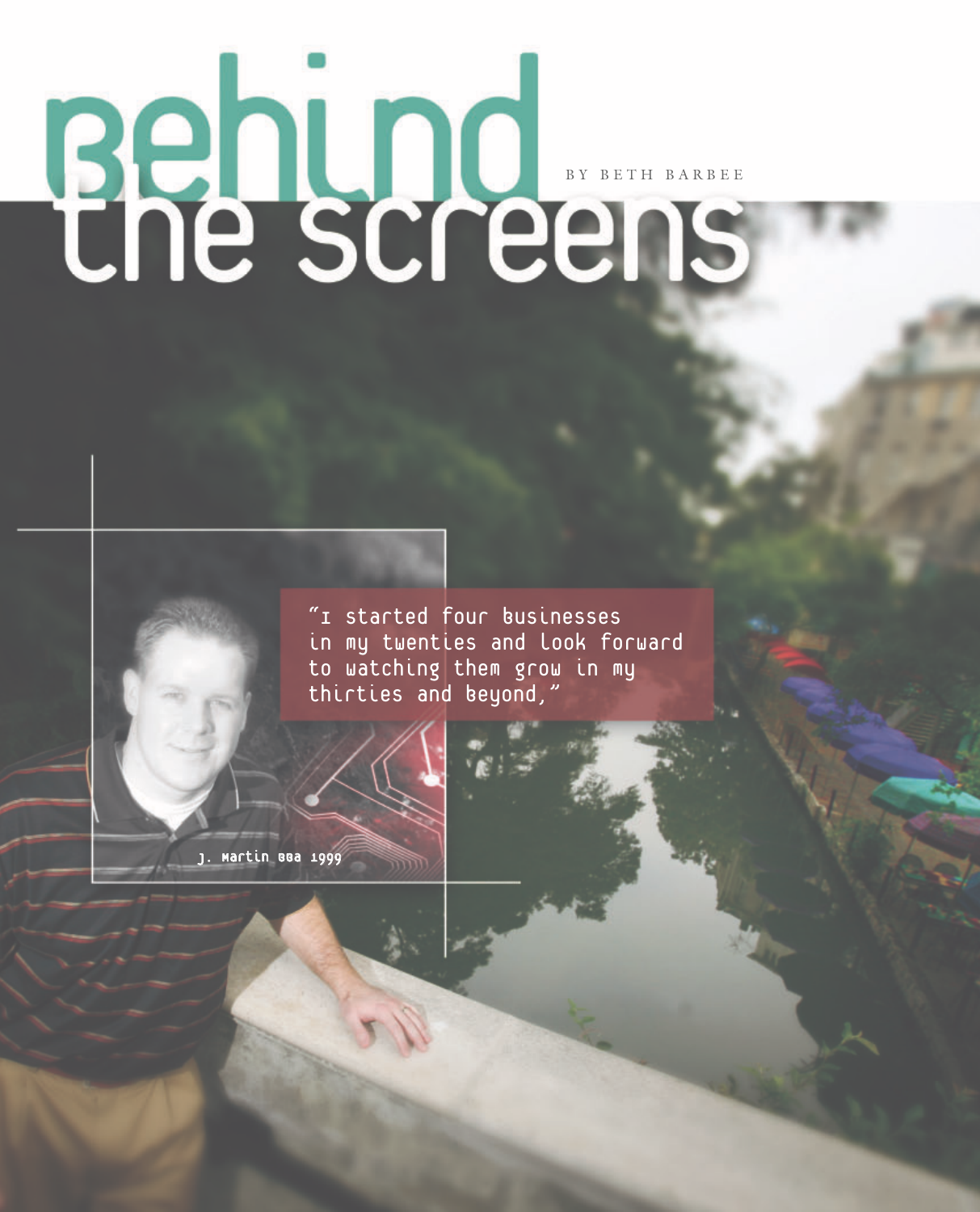Martin met his wife April, BBA 2000, while attending Baylor business classes together. They dreamed of owning their own business someday – and it didn't take that long. They opened their first company in 2002 and now own three small businesses together along with a movie production company started with Martin's brother, Josh, in 2005. Martin takes pleasure in the thrills and personal growth of being an IT entrepreneur.

Ben Lamm BBa 2004

"I needed the freedom to make decisions now, not 10 years from now when I had gained some experience in the organization."

"I started four businesses in my twenties and look forward to watching them grow in my thirties and beyond," said Martin. "I enjoy the learning, the pace, the challenges and the sense of accomplishment with this business. I also find it appealing when the checks actually show up."

Lamm knows what it feels like to get your first big break. He started Simply Interactive as a class project at the business school. The company they did

the project for was so impressed they offered Lamm a six-figure contract for the work.

"That first client gave us capital to get established," said Lamm. "Unlike most businesses, we didn't have to raise or borrow money to get started. We have been profitable from day one; we are cash heavy – no debt. That was our biggest jump-start."

At Simply Interactive, Lamm is responsible for all client interactions and managing the technical team responsible for developing his company's services, which provide interactive marketing and e-learning services to a number of retail companies. Lamm recognizes the role of interactive marketing in establishing brand loyalty with the young consumer. He works with companies to conceptualize fun and engaging interactive games, online contests, giveaways and other targeted campaigns to meet their business objectives. Simply Interactive